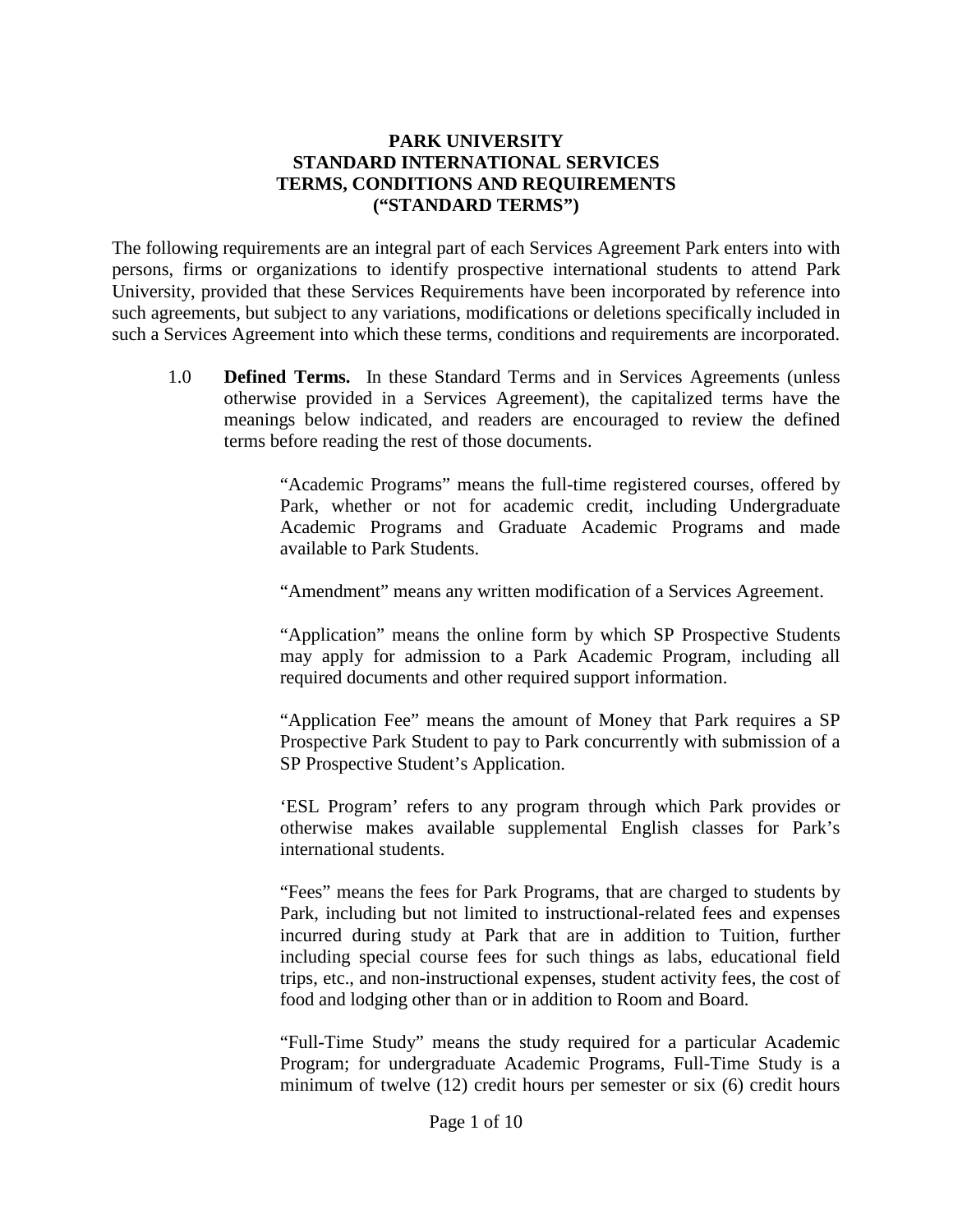per 8-week term; for graduate Academic Programs, Full-Time Study is a minimum of six (6) credit hours per semester or six (6) per term.

"Graduate Academic Programs" means the Academic Programs that, if completed by a Park Student, will result in a conferral by Park of a master's degree or a graduate certificate on that student.

"Laws" means the laws, rules and regulations in force in the United States of America, and the State of Missouri, and any other laws, rules and regulations to which Park may be subject, or the legal jurisdiction within which a Service Provider recruits in pursuant to a Services Agreement.

"Marks" means logos, trademarks, designs, and crests that belong to, or carry the name of, Park.

"Money" means the currency of the United States.

"Out-of-Pocket Expenses" means all other costs, expenses and liabilities incurred by a Park Student while a Park Student, that are not Tuition, Fees, Room or Board, including but not limited to travel expenses to, from and while attending Park, books, entertainment, food other than Board, and lodging other than Room.

"Park" means Park University, a Missouri, U.S.A., nonprofit corporation

"Park Campus" or "Campus" means the university campus of Park that is located in Parkville, Missouri, U.S.A.

"Park Program" means any program offered by Park, whether or not for academic credit, including but not limited to Academic Programs.

"Park Student" means any student enrolled in a Park Academic Program, including SP Students.

"Service Provider" and "SP" means any person, firm or other organization that has entered into a written Services Agreement: (i) to increase the awareness of Park in a foreign country, (ii) promote Park Programs in a foreign country, or (iii) assist Park in identifying and communicating with prospective students in a foreign country who may be interested in Park Programs.

"SP Fees" means the Fees that Park is obligated to pay to a SP pursuant to a Services Agreement.

"SP Graduate Student Fee" means an amount of money payable to a SP based on a Services Agreement.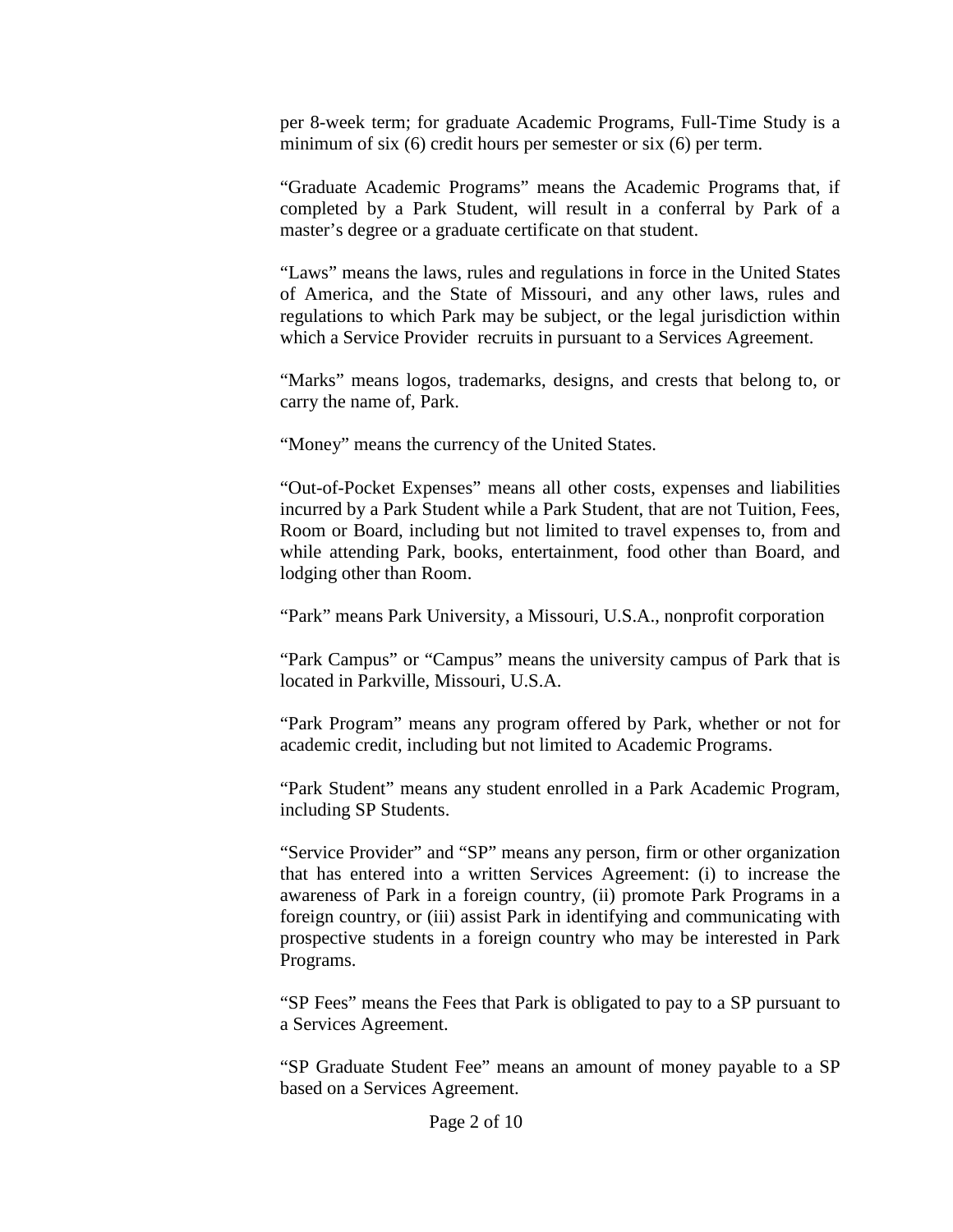"SP Prospective Students" means a person who resides outside the United States, who has been identified by a SP and recruited to attend Park pursuant to a Services Agreement, who intends to become, or who has taken any steps towards becoming, a Park Student.

"SP Services" means the services to be provided to Park by a SP as described in a Services Agreement.

"SP Student" means a person who attends classes on the Park Campus, takes Park online courses, or attends classes at a Park campus center as a result of the actions of a SP acting pursuant to a Services Agreement, and who holds a U.S. student visa, and who is currently enrolled in a Park Program.

"Services Agreement" and "SA" mean any agreement between Park and a SP (i) to increase the awareness of Park in a foreign country, (ii) promote Park Programs in a foreign country, or (iii) assist Park in identifying and communicating with prospective students in a foreign country who may be interested in Park Programs.

"Services Requirements" mean these Standard International Recruiting Terms, Conditions and Requirements.

"Room and Board" means the cost to be charged to, and incurred by a Park Student for food and lodging while enrolled at Park, living in a Park Campus student residence hall, and enrolled in a Park Campus meal plan.

"Semester" means a sixteen (16) week period during which courses are taught to Park Students on the Park Campus.

"Term" means an eight (8) week period during which courses are taught to Park Students by Park, whether on the Park Campus, Online or at other Park campus centers, or any other time period describing the duration of a Park Program.

"Tuition" means the price charged by Park for instruction provided to students enrolled in a Park Program, which price is set and changed by Park, as from time-to-time published in its graduate and undergraduate catalogs, or otherwise published by Park.

"Undergraduate Academic Programs" means Academic Programs that if completed by a Park Student will result in conferral by Park of a bachelor's degree on that Park Student.

"U.S." means the United States of America.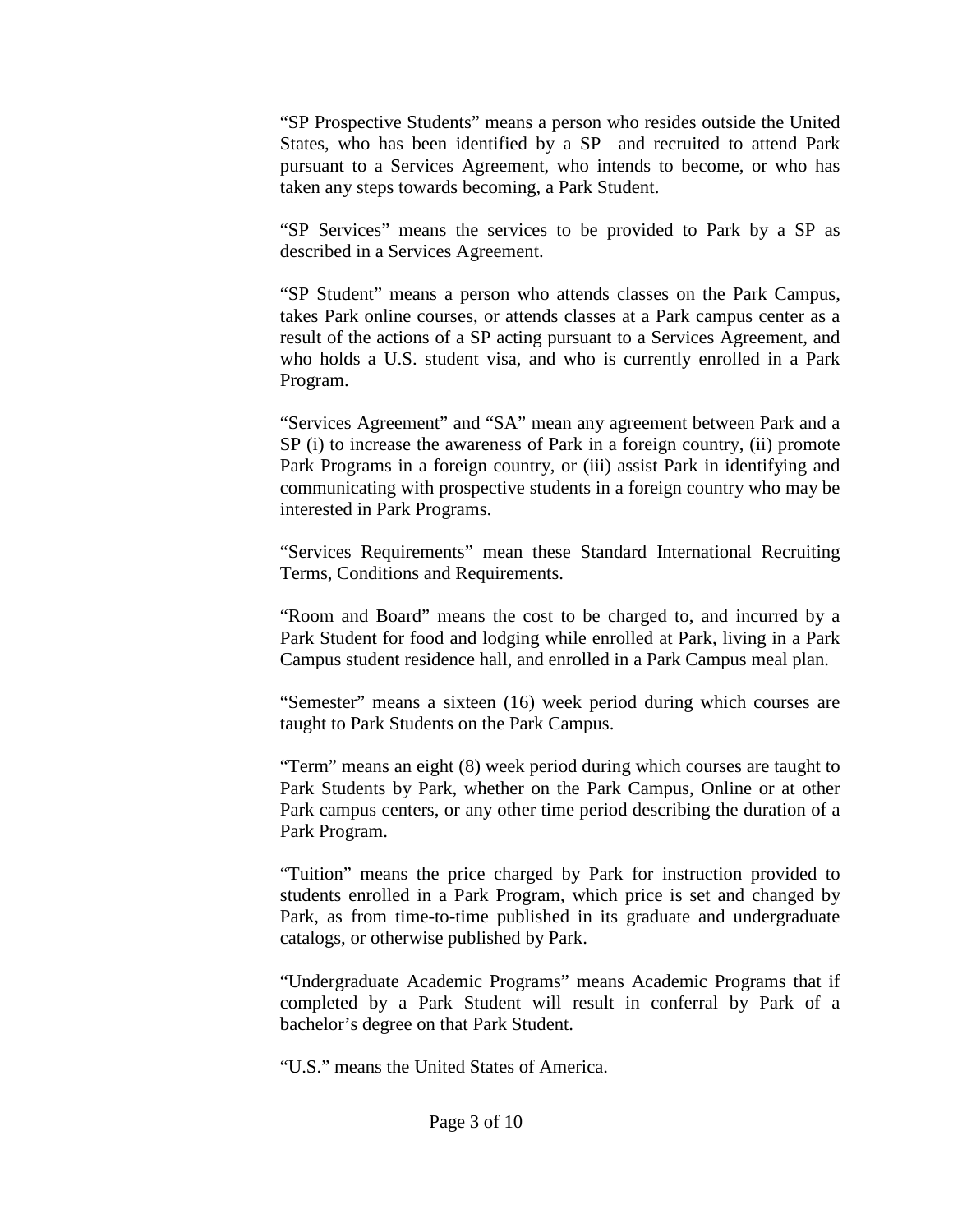"U.S. Dollars" is the description or name of the currency of the U.S.

1.1 In Services Agreements, unless the contrary intention appears. Headings are for ease of reference only and do not affect the meaning of the Services Agreement. The singular includes the plural and vice versa and words importing a gender include other genders. "Including" and similar expressions are not words of limitation.

# 2.0 **Contract with Services Provider.**

- 2.1 By entering into a Services Agreement, Park contracts with **a SP** to perform the SP Services, from the Commencement Date and for the Term specified in the Services Agreement.
- 2.2 Unless otherwise stated in a Services Agreement, a SP's rights under a Services Agreement are non-exclusive and Park may, in its sole discretion, appoint other third parties to recruit Park Students in any country; Park may otherwise market itself and recruit students in any country directly or through other SPs.

# 3.0 **Main Responsibilities of Service Providers.**

- 3.1 Under a Services Agreement the SP will:
	- 3.1.1 Identify and encourage SP Prospective Students to enroll in Park Programs.
	- 3.1.2 Provide to each SP Prospective Student all of the information provided by Park that describes the Park Programs of interest to that SP Prospective Students.
	- 3.1.3 Perform other services and provide reports or information required by a Services Agreement, or as may otherwise be reasonably required by Park

# 4.0 **Specific Additional Obligations of Services Provider.**

- 4.1 In performing services under a Services Agreement, the SP will:
	- 4.1.1 Recruit SP Students with integrity and accuracy, and communicate with SP Prospective Student in an honest, ethical and responsible manner.
	- 4.1.2 Accurately inform SP Prospective Students about the requirements of Park's Academic Programs and other Park Programs, using only materials provided by Park.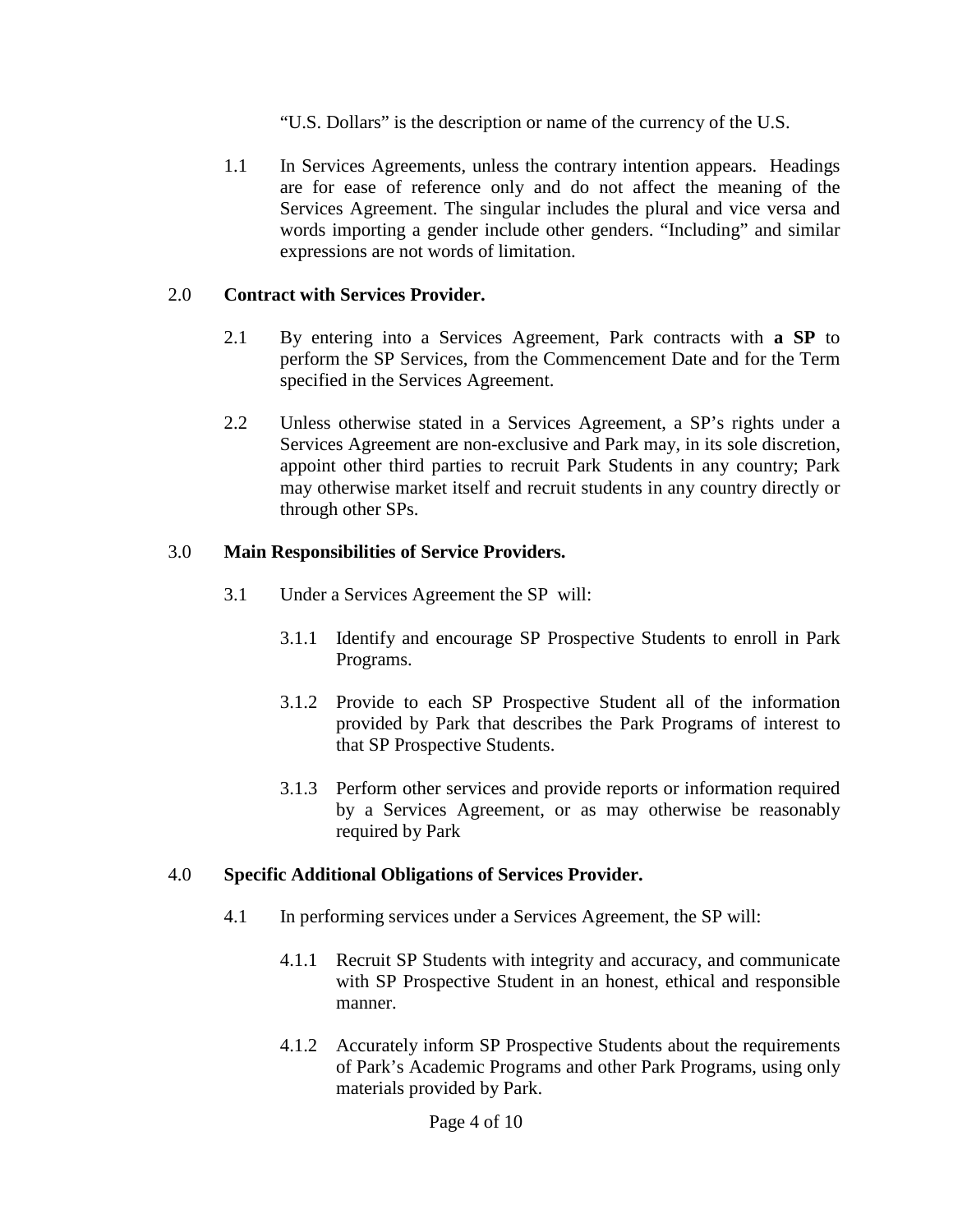- 4.1.3 Uphold the high reputation of Park and of the U.S. international higher education sector.
- 4.1.4 Advise SP Prospective Students that they will be required to provide to Park a permanent address and email address in the SP Prospective Student's country (the SP's address may not be used).
- 4.1.5 Help assure that all required documentation accompanies any SP Prospective Student's Application.
- 4.1.6 Provide Park with market intelligence about the marketing of Park Programs in the country(ies) covered by a Services Agreement.
- 4.1.7 Only undertake recruiting, promotional and marketing activities that refer, or are in any way related to Park, that are expressly authorized in writing in advance by Park.
- 4.1.8 Take no action that will result in Park being deemed, judged or held to be, in violation of any U.S. laws or regulations or any laws or regulations of any country covered by a Services Agreement, or of any of the agencies or political subdivisions of the U.S., or any other jurisdiction.
- 4.1.9 Inform SP Prospective Students that Park reserves the right to dismiss any Park Student pursuant to Park's policies and procedures, as from time-to-time amended or issued.
- 4.1.10 Inform each SP Prospective Student of: (i) the amounts of Park's current Tuition, Fees, Room and Board that is expected to be charged by Park for any Park Program to which any SP Prospective Student seeks admission; (ii) that Tuition, Fees, Room and Board will be subject to change by Park during the time it may take for a SP Prospective Student to complete any Park Academic Program to which a SP Prospective Student is admitted; and (iii) that each SP Prospective Student will be personally responsible for paying solely in U.S. Dollars at Park in Parkville, Missouri, U.S.A., all such amounts when admitted to and participating in a Park Program.
- 4.1.11 Inform each SP Prospective Student that he/she will be required to pay all required Tuition, Fees, Room, Board and Out-of-Pocket Expenses, without any contribution by Park or its employees.
- 4.1.12 Inform each SP Prospective Student that Park will require each SP Prospective Student to: (i) purchase medical insurance coverage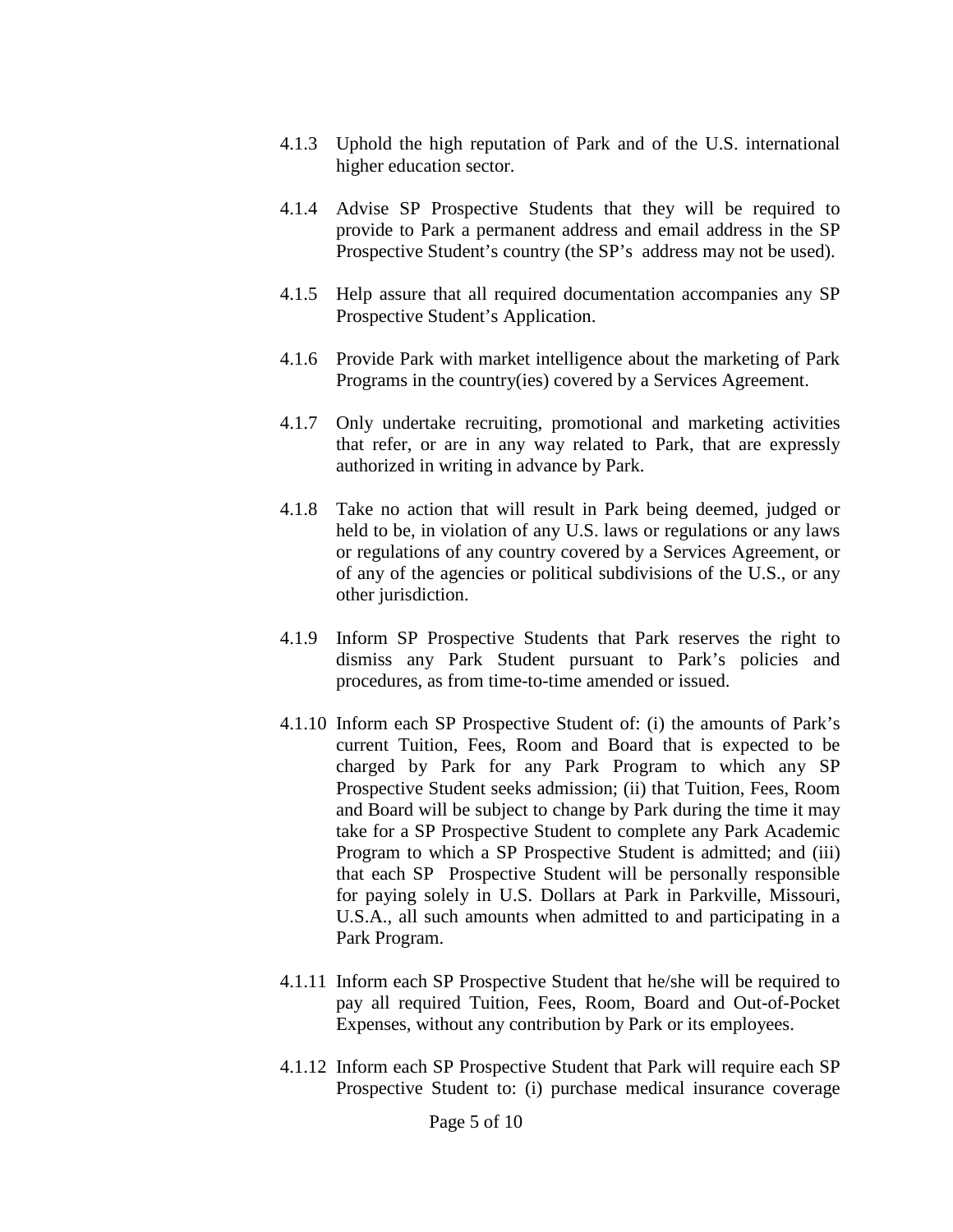that is currently provided by a qualified insurance provider approved by Park, or (ii) to provide evidence within eight  $(8)$  days from the start of the Semester or Term that SP Prospective Students will have obtained qualified medical insurance that is equal or better than the Park approved insurance plan.

- 4.1.13 Inform each SP Prospective Student that he/she will not be allowed to move into Park Campus student housing, attend Park classes, eat in the Park cafeteria, or participate in Park activities on the Park Campus or otherwise until Park has received *all required funds and payments* from or on behalf of a SP Student.
- 4.2 Provide to each SP Prospective Student, before that SP Prospective Student completes a Park Application, all information provided to a SP by Park about:
	- 4.2.1 Park, the Park Campus, facilities, equipment and learning resources.
	- 4.2.2 Park's Academic Programs.
	- 4.2.3 Park's Tuition, Fees, Room and Board rates, and Park's refund policies.
	- 4.2.4 Living in the United States and the City of Parkville, Missouri, including information about the location of the Park Campus, the fact that the Park Campus is not served by public transportation, and general information about common Out-of-Pocket Expenses.
	- 4.2.5 The minimum level of English language proficiency, educational qualifications, and work experience required for acceptance into each Park Program.
	- 4.2.6 U.S. requirements which must be satisfied by each SP Prospective Student and information regarding preparatory or bridging courses offered through Park's ESL Program.
- 4.3 The SP will inform each SP Prospective Students that:
	- 4.3.1 SP Prospective Students who come to the U.S. on a student visa must come to the U.S. for the primary purpose of studying and must study on a full-time basis.
	- 4.3.2 Personal information provided by a Recruiting Services Provider or a SP Student, may be made available by Park to agencies of the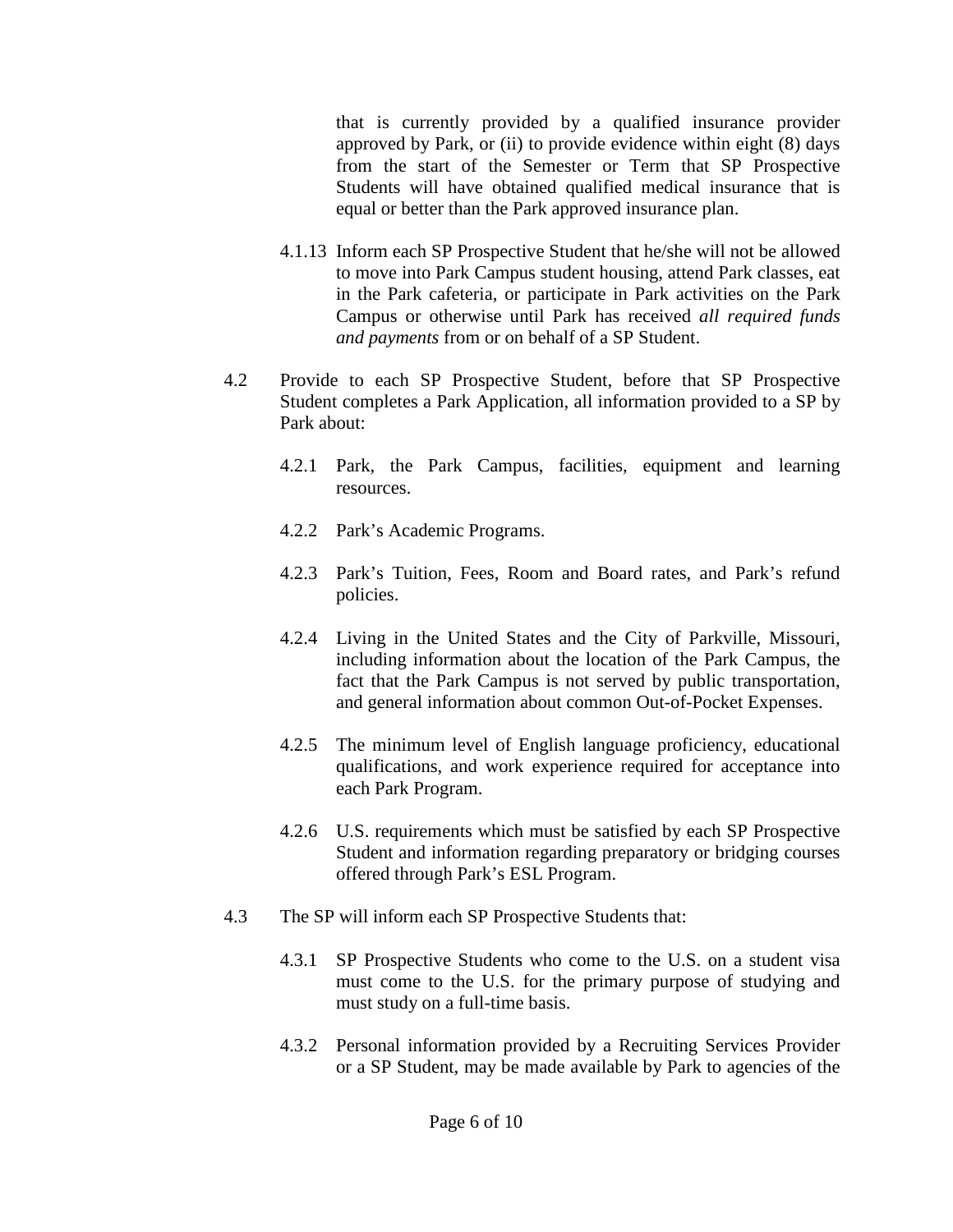governments of the U.S., the State of Missouri and other governmental agencies as required by any law.

4.3.3 Park is required by law to inform the U.S. Government of any changes in each SP Student's enrollment status or other changes of condition, which may relate to the SP Student's visa status, and to otherwise comply with all Laws including U.S. and Missouri laws imposing upon Park obligations related to international students who enroll at Park.

# 4.4 **The SP will** *not***:**

- 4.4.1 Engage in any dishonest practices, including suggesting to SP Prospective Students that SP Prospective Students can come to the U.S. on a student visa with any primary purpose other than fulltime study.
- 4.4.2 Make any representations or offer any guarantees that any SP Prospective Student will be granted a U.S. student visa.
- 4.4.3 Make any representations or offer any guarantees that any SP Prospective Students will be awarded financial aid or scholarships from Park or any other source.
- 4.4.4 Engage in false or misleading marketing, promotional, advertising, or recruiting practices.
- 4.4.5 Make any false or misleading comparisons of Park Programs with any other university, college or education provider with regard to their academic programs.
- 4.4.6 Make any inaccurate claims regarding Park's alleged relationship to, or association with a SP or, any other university, college or education provider.
- 4.4.7 Give inaccurate information to a SP Prospective Student regarding whether a SP Student will be accepted into a Park Academic Program.
- 4.4.8 Undertake any marketing, promotional, advertising or recruitment activity about Park, any Park Academic Program, or any other Park Program without the prior written consent of Park.
- 4.4.9 Give to any SP Prospective Student inaccurate information about the Tuition, Fees, Room, Board and other charges that will be payable to Park by a SP Student, or about Out-of-Pocket Expenses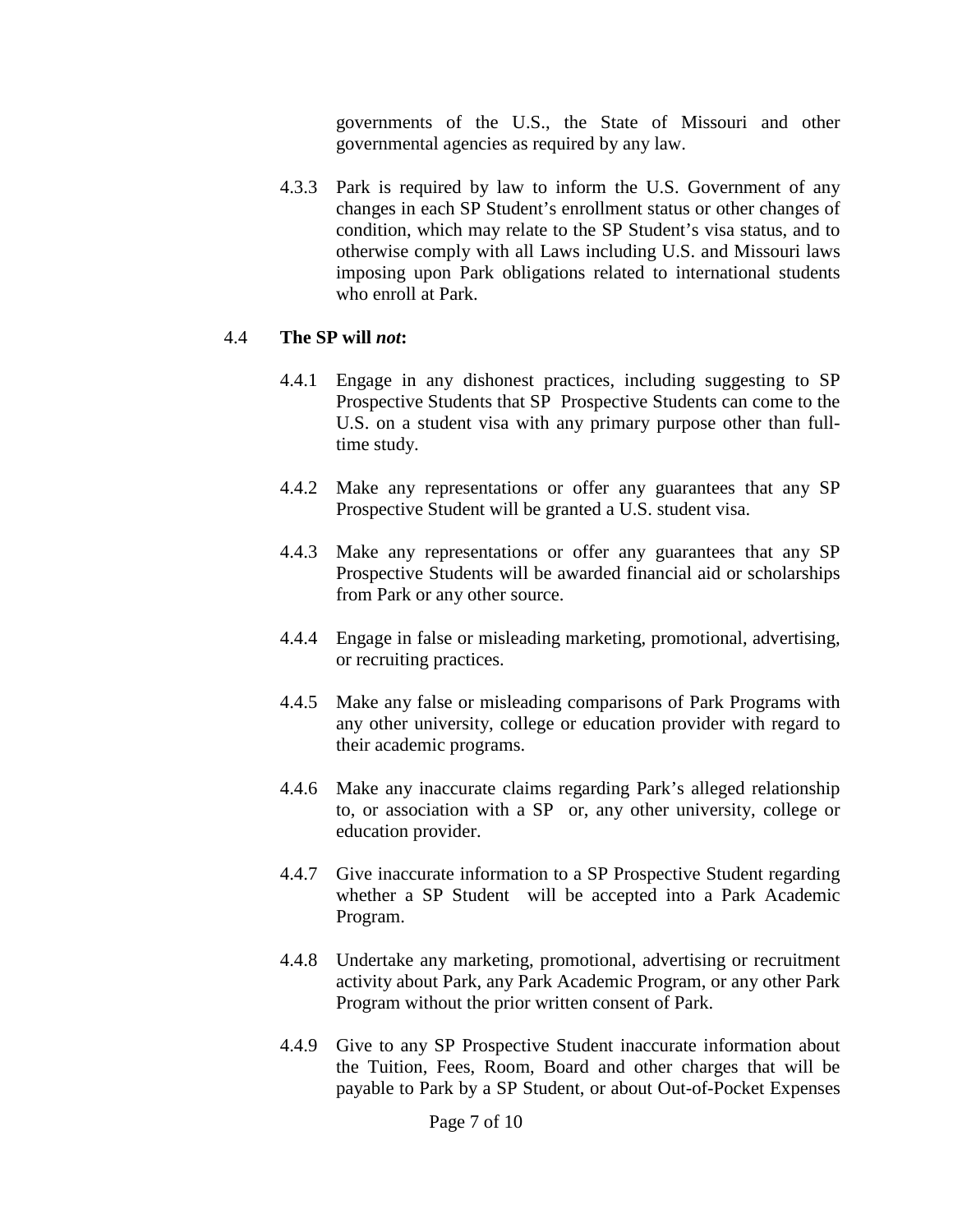that may be incurred by a SP Prospective Student as a result of attending Park.

- 4.4.10 Publish or otherwise utilize any institutional Marks in any way whatsoever, without prior written authorization from Park.
- 4.4.11 Charge any fee to a SP Prospective Students for assisting SP Prospective Students with the preparation or processing of Applications or Acceptances of Offers, unless the SP has notified Park in writing before charging any such fees.

# 4.4.12 **Recruit any students to attend Park who are eligible to receive Federal Fund aid under Title IV of the United States Higher Education Act of 1965.**

- 4.4.13 Commit Park to accept any SP Prospective Students into any Park Program.
- 4.4.14 Make any representations that a SP Prospective Students will not be, or has not been, accepted into a Park Program, except as indicated by Park in a writing addressed to a SP Prospective Student and sent by Park to a SP Prospective Student.
- 4.4.15 Use any registered or unregistered Mark, trademark or logotype of Park without the prior written consent of Park.
- 4.4.16 **On behalf of Park or in Park's name, (i) collect any funds or Money from any person, institution or firm including any SP Prospective Students or any SP Prospective Student for Application Fees, Tuition, Room, Board, other Fees or amounts, or (ii) represent to any SP Prospective Student, SP Student or other third party, including agencies of the government of any foreign country, the United States and their respective provinces, states and municipalities, that a SP has any authority to collect funds or Money on Park's behalf, or to transmit any such funds or Money to Park.**

# 5.0 **Park's Obligations.**

- 5.1 Park will:
	- 5.1.1 Provide to each Services Provider sufficient information to enable such SP to provide SP Services.
	- 5.1.2 Communicate changes to Park's policies and procedures, Academic Programs, course list, and Park's Tuition, Fees, and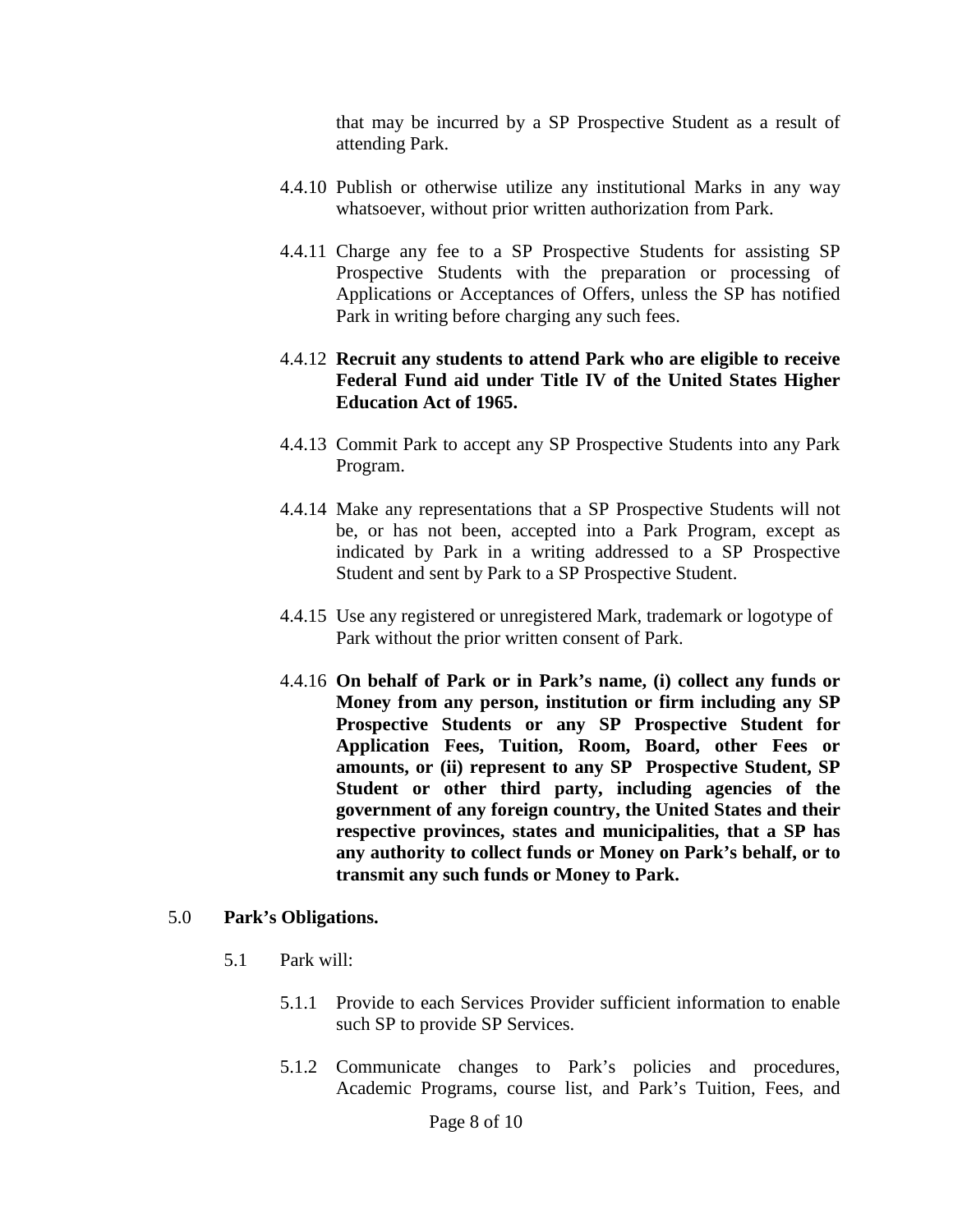Room and Board rates; Park will send to the SP new and updated promotional material as available.

- 5.1.3 Assist each SP in helping SP Prospective Students obtain access information about U.S. visa requirements and the U.S. visa application process and conditions, and changes to those requirements as Park may become aware of any such changes.
- 5.1.4 Duly process all completed Applications received by Park from SP Prospective Students , with the express understanding that Park is under no obligation to accept any SP Prospective Student.
- 5.1.5 Ensure that completed Applications submitted by SP Prospective Students are processed promptly, with offer documents or rejection notices.

# 6.0 **Confidentiality.**

- 6.1 Except as otherwise set forth in an applicable Services Agreement, the Services Provider will keep confidential:
	- 6.1.1 The terms of a Services Agreement.
	- 6.1.2 All information provided by Park, except to the extent disclosure is required to perform SP Services contemplated by a Services Agreement.

# 7.0 **Assignment and Subcontracting by Services Providers.**

- 7.1 No SP will assign any Services Agreement to which the SP is a party, or any right under a Services Agreement, without the prior written consent of Park (which consent may be withheld in Park's sole discretion).
- 7.2 Except as otherwise set forth in an applicable Services Agreement, a SP will not subcontract with any person or firm to perform any of SP Services or meet other SP obligations under a Services Agreement, without the prior written consent of Park (which consent may be withheld in Park's sole discretion).
- 7.3 Notwithstanding the approval by Park of any subcontract or assignment, each SP will remain fully responsible to Park for the performance of all SP Services and to meet all other SP obligations under a Services Agreement.

# 8.0 **General Terms.**

8.1 The Services Provider has contracted with Park only for those purposes and